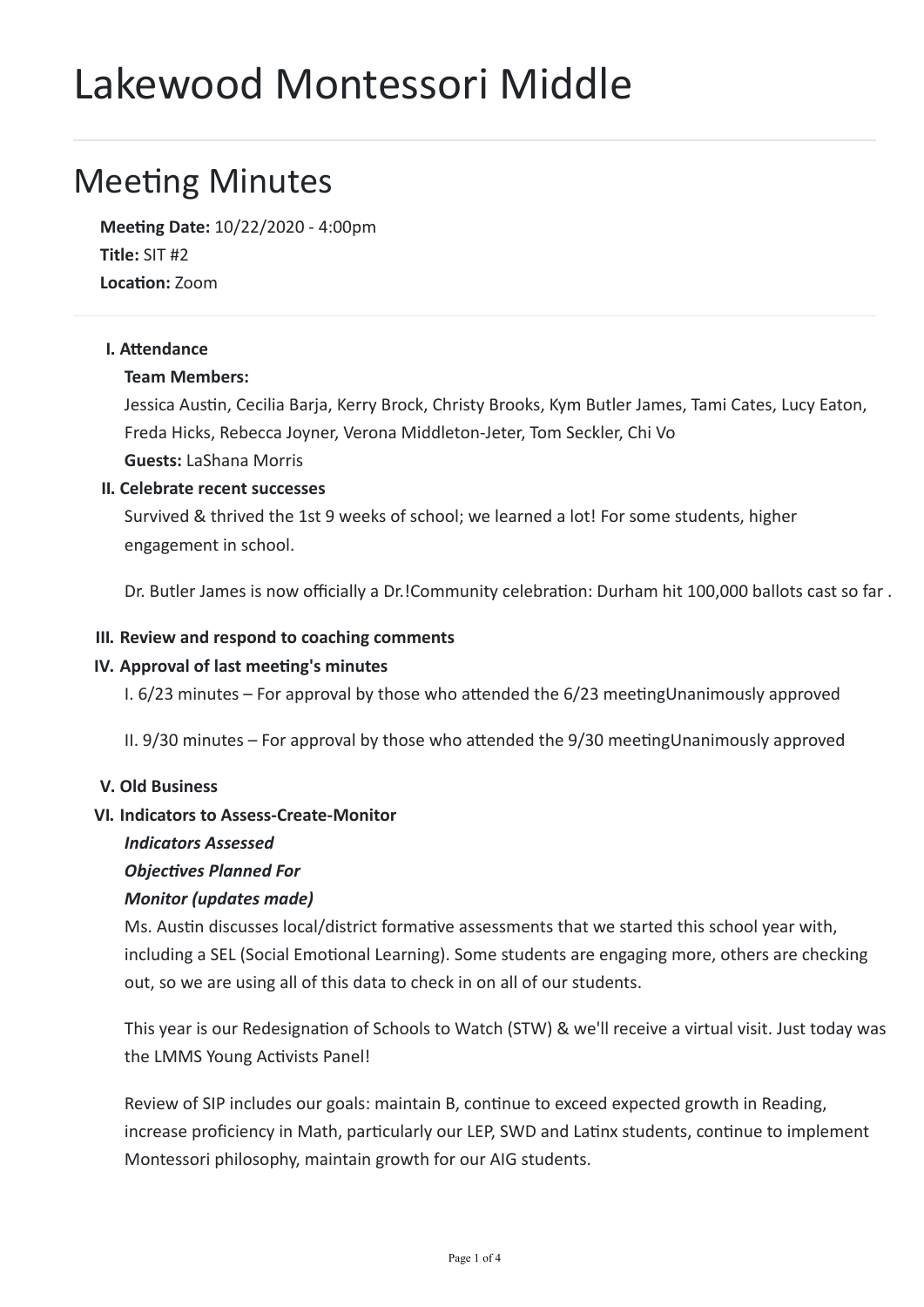Butler James believes we should continue our goals, regardless of our ability to assess from standardized tests.

The SIP is a working document and can be revised as needed, based on standardized testing. Ms. Austin will add a clause stating that these goals are based on the assumption that state testing will occur at the end of the 2020-21 school year. Ms. Brooks shares information based on the testing plan; currently state testing (EOGs & EOCs) must be in-person; will share updates as we receive them.

A.105 - Goal #1. Individualize planning in response to individual student performance

Action Items: common planning time with EC teachers; identify & review pre-post assessments; use formative assessments; LMMS provides PD on HITS (High Impact Teaching Strategies) with feedback on lesson plans & walkthroughs; Discovery block for intervention & enrichment.

Discussion ensues regarding the goal & how it will be implemented. Students supporting other students would typically occur in the classroom, but is not happening virtually. Discovery groups will be assessed every 6 weeks. There is not as much opportunity to collaborate; students in like groups are often not talking.

Action Items are being monitored by Angie Batson, T&L Coach (already working with planning teams).

Question asked: what is the best way for parents to be involved with their child's individualized student performance (based on assessments, Discovery, goals, plans on continued growth). We have not determined as a staff how to communicate with families regarding progress in Discovery. Ms. Austin says that parents can contact student's teachers/Discovery teacher. Parents discuss some information they have or have not received regarding Discovery; communication does not seem to be consistent from different Discoveries. Sharing of reports was not an expectation, but they can be mailed out (the key would need to be included for it to make sense).

Ms. Austin will add collaboration

A2.16 Goal #2 - Units of instruction with differentiation aligned for AIG goals, EL student progress and IEP goals.

Action items: planning days, setting goals based on data with checkpoints, teach students how to set their own goals, LMMS provide PD.

Goal to add more diverse staff; we currently have Randy Meija as a part-time parent/family contact. Goal to add more minority guest speakers.

EL teacher for our 14 students (including 2 newcomers) - provide support for students & for teachers in working with & supporting EL students.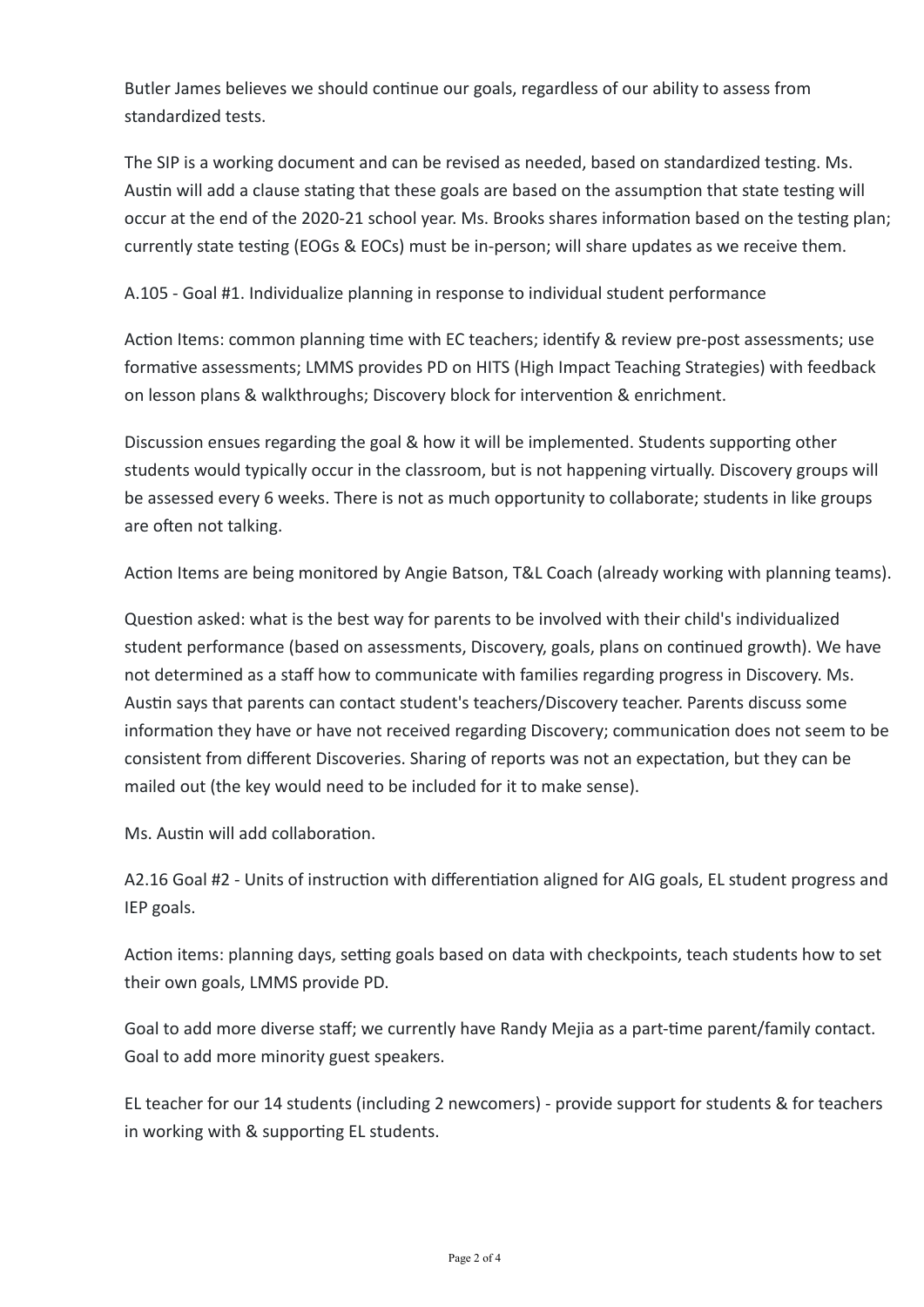Teachers will regularly employ effective use of data, leveled texts, choice in assignment, higher order questioning & small group interventions.

Ms. Austin adds equity training.

Add to virtual learning - more support for teachers (emails, Canvas observer, etc.). Are all of these things listed on the website (Canvas, PowerSchool, Study Sync, Clever) - supporting parents in supporting their children. LMMS can provide a list for families to know what each platform is & access. A parent could share a video for parent access.

B1.03 Goal #3 - Leadership Team with principal, teachers, other professional staff

Create a needs assessment (Ms. Austin met with each staff member in May/June), meet with stakeholders (parents); SIT is representative of entire community; departments

Still need to create a process for dealing with conflict; teachers can communicate directly to Ms. Austin, but need a formal process. Goal to address a process for all families.

Keep all community members abreast of data.

D2.01 Goal #4 - Virtual Learning

Continual PD for Canvas; provide collaboration within lessons, Wellness Team for SEL; calendar that prioritizes SEL; breaking down terminology/platforms for families; provide strategies/tutorials for families for platforms; educating students on technology (how-tos for email, logins, share documents ,etc. - 21st Century Learning Goals).

In collaboration with our PTA, the PTA is planning to fundraise for tutoring to provide supports for our underperforming students to fill in gaps (SWD, LEP, ED), Ms. Austin asks our community partners to share any grants or funding opportunities that we can add to whatever the PTA raises and whatever we receive as a TSI school.

Ms. Austin will revise & send out for SIT for vote, then the faculty will vote; the SIP will guide our work for this school year. Approved SIP will go to the school board next month.

#### **VII. Other Business**

#### **Action Taken:**

Ms. Austin is filling in for Mr. Clark's Advisory since he resigned. Ms. Austin also has a Discovery group, as do all of the teachers.

Feedback from new revised schedule: not an official poll, but feedback & discussion includes approval of the lunch hour/longer break. Ms. Jeter shares that it's challenging to return back from lunch (6th grade); Ms. Brooks heard from 6th graders that it feels like there are more transitions.